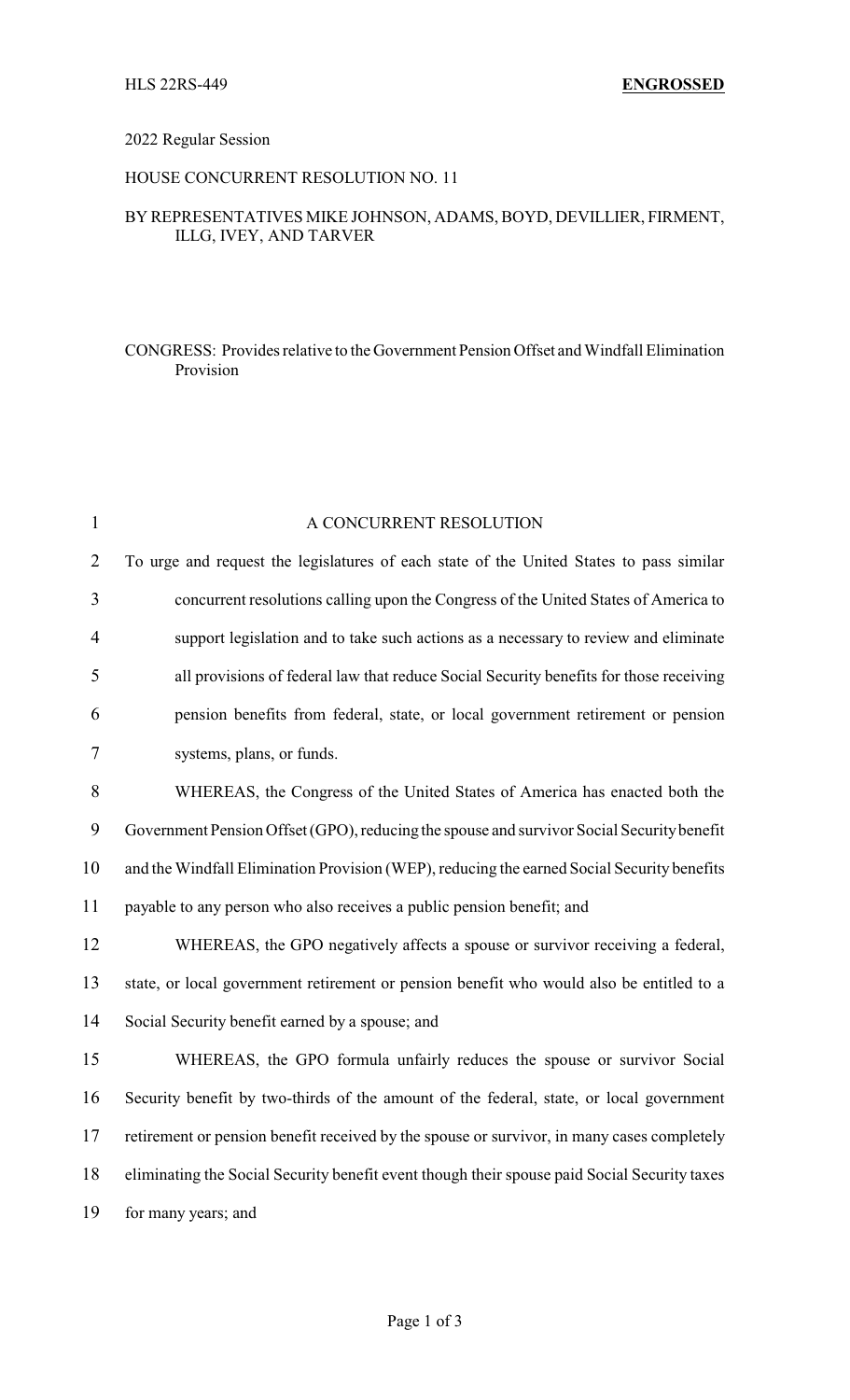| $\mathbf{1}$   | WHEREAS, the GPO has a harsh effect on hundreds of thousands of citizens and                  |
|----------------|-----------------------------------------------------------------------------------------------|
| $\overline{2}$ | undermines the original purpose of the Social Security dependent/survivor benefit; and        |
| 3              | WHEREAS, according to recent Social Security Administration figures, more than                |
| $\overline{4}$ | half a million individuals nationally are affected by the GPO; and                            |
| 5              | WHEREAS, the WEP applies to those persons who have earned federal, state, or                  |
| 6              | local government retirement or pension benefits, in addition to working in employment         |
| $\tau$         | covered under Social Security and paying into the Social Security system; and                 |
| 8              | WHEREAS, the WEP unfairly reduces the earned Social Security benefit using an                 |
| 9              | averaged indexed monthly earnings formula and may reduce Social Security benefits for         |
| 10             | affected persons by as much as one-half of the retirement benefit earned as a public servant  |
| 11             | in employment not covered under Social Security; and                                          |
| 12             | WHEREAS, the WEP causes hardworking individuals to lose a significant portion                 |
| 13             | of the Social Security benefits that they earned themselves; and                              |
| 14             | WHEREAS, according to recent Social Security Administration figures, more than                |
| 15             | one and a half million individuals nationally are affected by the WEP; and                    |
| 16             | WHEREAS, in certain circumstances, both the WEP and GPO can be applied to a                   |
| 17             | qualifying survivor's benefit, each independently reducing the available benefit and in       |
| 18             | combination eliminating a large portion of the total Social Security benefit available to the |
| 19             | survivor; and                                                                                 |
| 20             | WHEREAS, because of the calculation characteristics of the GPO and the WEP, they              |
| 21             | have a disproportionately negative effect on employees working in lower-wage government       |
| 22             | jobs, like policemen, firefighters, teachers, and state employees; and                        |
| 23             | WHEREAS, Louisiana is making every effort to improve the quality of life of its               |
| 24             | citizens and to encourage them to live here, yet the current GPO and WEP provisions           |
| 25             | compromise their quality of life; and                                                         |
| 26             | WHEREAS, the number of people affected by GPO and WEP is growing everyday                     |
| 27             | as more and more people reach retirement age; and                                             |
| 28             | WHEREAS, individuals drastically affected by the GPO or WEP may have no choice                |
| 29             | but to return to work after retirement in order to make ends meet, but the earnings           |